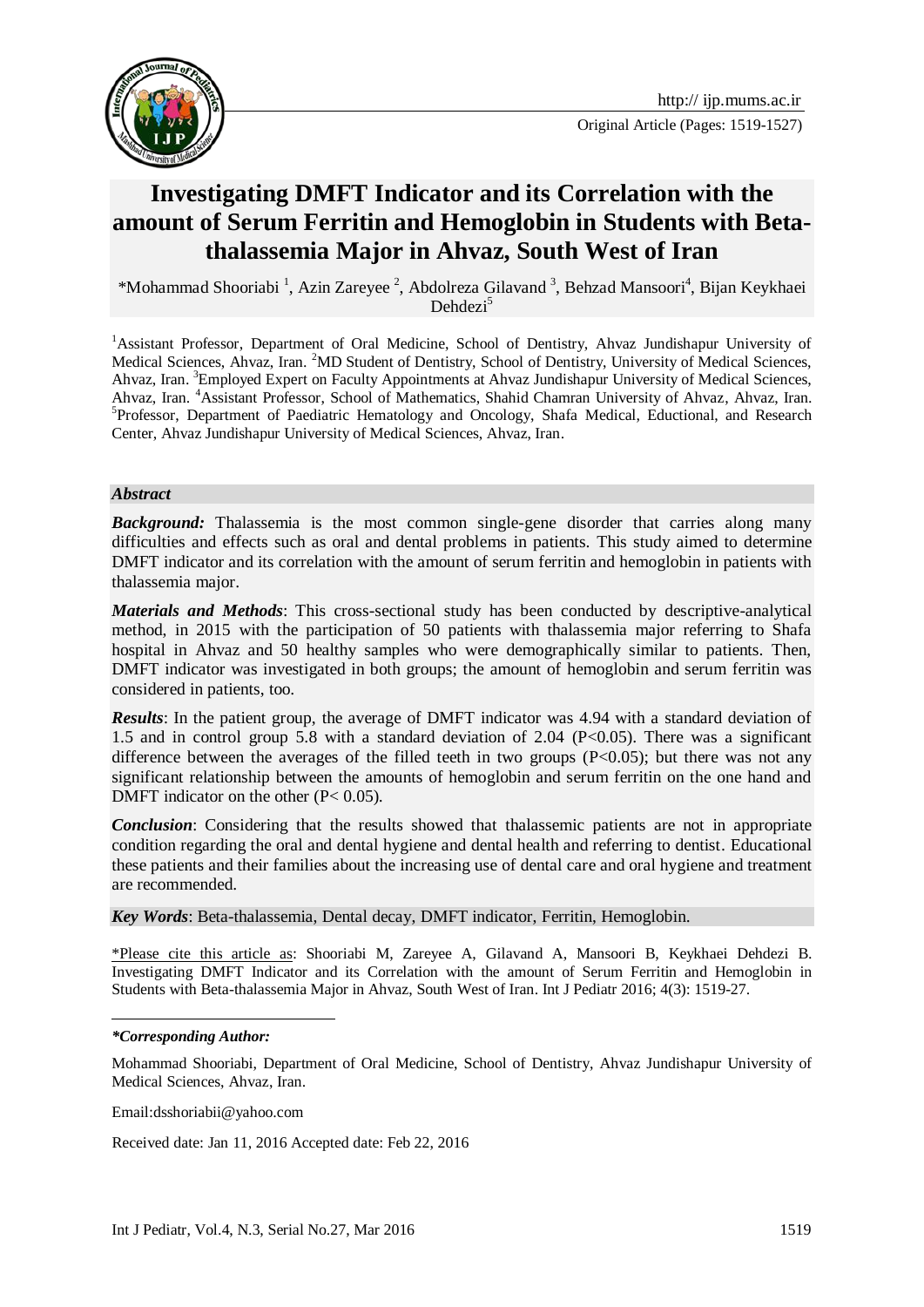### **1- INTRODUCTION**

Thalassemia is the most common single-gene disorder and the type of the homozygous beta-thalassemia major is known as the most common form of congenital hemolytic anemia that is manifested just after the first few months of life (1-5). This disease is one of the common genetic diseases in Iran, so that Iran is among the countries in the world that have located on the thalassemia belt. Prevalence of beta-gene carriers in Iran is about 4% and according to the latest statistics, about three million thalassemia carriers and more than 25 thousand patients suffering from thalassemia major have been identified in the country; this is more common in the North provinces and South coasts, including Khuzestan (4 and 6). Hallmarks of this disease is a decrease or a defective in production of blood hemoglobin gains that may be let to disturbance in the process of erythropoesis and, consequently, severe anemia and in adolescents that is let to the delayed puberty (6-8). Individuals suffering from deficiency in the structure of hemoglobin and consequently anemia become afflicted with various effects. Among the effects of this disease is the existence of the severe bone injury due to the body's effort to increase the production of red blood cells. The blood transfusion in long-term causes to improve the oxygen transport to the tissues, suppression of ineffective erythropoesis and prolongation of life (2, 4). Also, due to effects and difficulties resulting from appearance of this disorder, one of the locations or organs that are affected, is oral and dental system (3 and 9). Difficulties of the mouth, jaw and face are the main concerns of patients suffering from thalassemia major and as an example of these difficulties we can refer to dental decays and gum disease (1).

Given that the risk of infection with dental and non-dental origin is very serious in these patients, the preventive measures

should be considered for preventing tooth decay (10, 11). On the other hand, the requisite of prevention and treatment measures of oral and dental diseases in every region is recognizing the existing situation of that region (12). The results of epidemiology of dental health status are provided often in the form of average set of filling, missing and decayed teeth in permanent teeth (DMFT) or in milk teeth (dmft)(13). Several studies have been conducted in relation to amount of DMFT in thalassemic patients; the different results have been reported. Some studies have reported higher DMFT in thalassemic patients (9, 14-16), while other ones have refuted this relationship (17-20). Therefore, it is necessary to be done a further evaluation about the health status of teeth of these patients. In addition, these patients need to receive periodically blood for surviving. After some time, due to red blood cell lysis, the amount of ferritin in the body of these patients increases and sinks down in different tissues; this can cause damage to tissues. Ferritin sediment in the salivary glands can cause damage to the salivary glands and drying the mouth and consequently tooth decay (3). However, so far for determining the relationship between serum ferritin level and hemoglobin in these patients on the one hand and the dental decay and DMFT on the other, it has not been carried out any considerable research.

According to what mentioned and due to the climate and geographical impacts on indicators related to oral and dental health (21), so far, concerning the orofacial problems in the patients with thalassemia major, a few studies have been conducted in the Khozestan province, Iran, this study aimed to determine DMFT indicator and its relationship with serum ferritin level and hemoglobin in patients with thalassemia major and compare it with the control group, among the patients referring to Shifa Hospital of Ahwaz in 2015.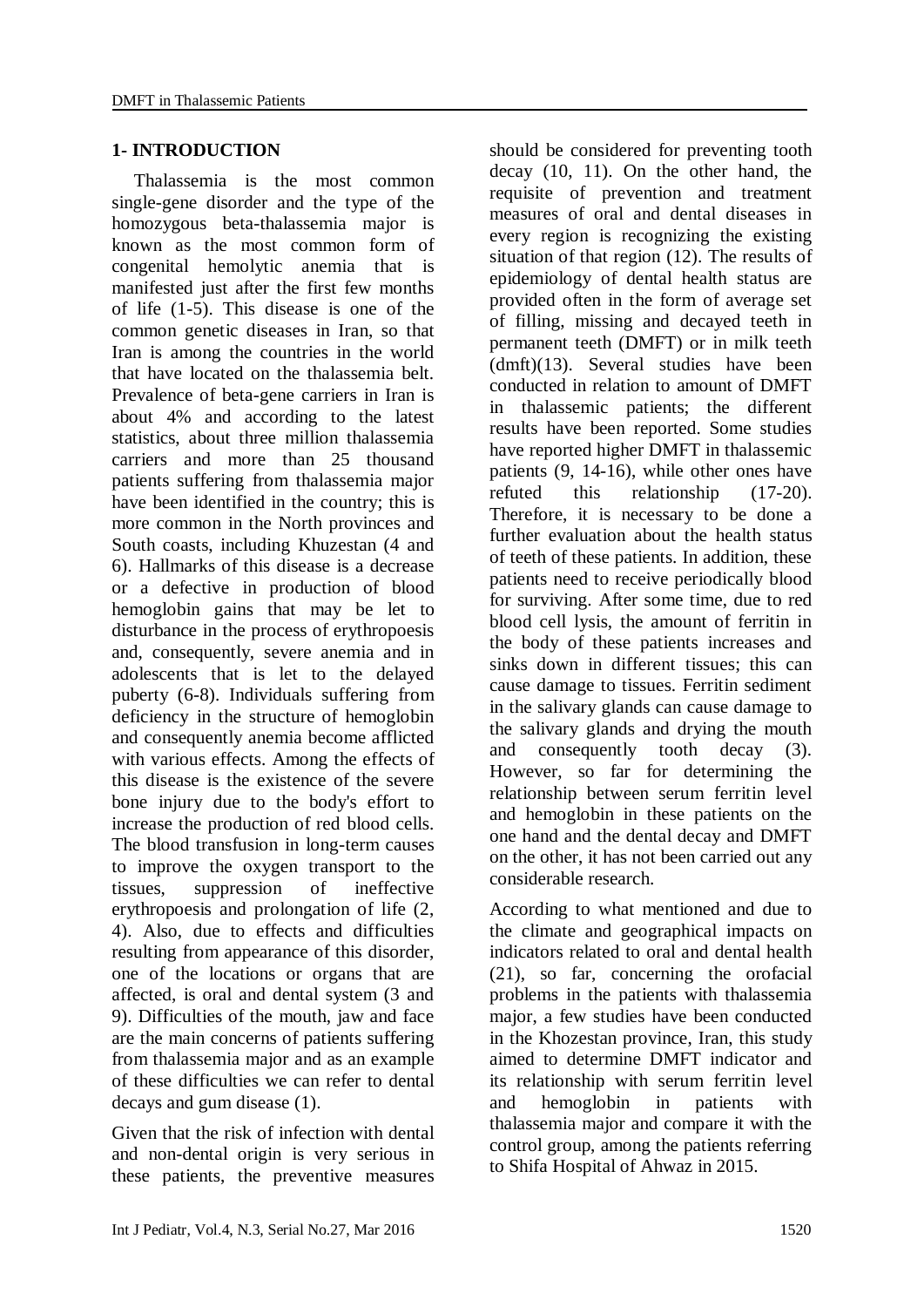# **2- MATERIALS AND METHODS**

This cross-sectional study has been conducted by descriptive-analytical method in 2015 in which the required data were collected in a specified period. It has been confirmed by the ethical committee of Ahvaz Jundishapur University of Medical Sciences, Ahvaz, Iran. The study population included all patients with thalassemia major who referred to Shafa hospital in Ahvaz; after making a list of their names which was available in the archive of hospital, the researchers selected randomly 50 subjects as samples under study. These samples had the role of a case in the study.

In order to determine the control group, the case group individuals have been asked that they introduce an individual or several individuals from between their relatives and family members with whom they have affinity in gender, age, educational level, place of residence, economic and cultural conditions and do not suffer from the thalassemia disease or other specific disease. Implementation method and the research purpose have been explained orally and in writing to all participants; in case group, if they had any questions in this regard, it has been answered by the project manager and at the end the written conscious consent was taken. Participating in this research was completely voluntary, and lack of participants, have not had any negative consequence for the individual.

The participants have been given assurance that the study information will be considered as secret and used only in line with the research purposes and will not be in the hands of irresponsible individuals. For being confident of participants, the Name and Family name of patient have not been registered on the form of information.

After selecting the samples having the inclusion criteria, all samples were examined by the researcher, on a dental

chair and under the unit light and using dental flat mirror; the desirable cases in the DMFT indicators were investigated and were recorded in a check-list designed for this purpose. DMFT indicator that has been presented by the World Health Organization for epidemiological investigation of tooth decay in populationconsists in the abbreviations Decay, Missing, Filled (DMF). Firstly, each of these three cases were separately investigated and recorded and finally they were calculated by adding these cases and dividing it to total number of teeth of individual's DMFT indicator. Also, for assessing the level of serum ferritin and hemoglobin in patients with thalassemia major, their most recent results of the blood test that were available in the file, were used and the relationship of these variables with dental decay indicator was evaluated.

### **2-1. The inclusion criteria for participation in the study in case group:**

- Having 13 to 18 years;
- Being student;
- Having a medical file in Shafa hospital of Ahvaz;
- Being definitively diagnosed of suffering from thalassemia major;
- Willingness to participate in the study.

# **2-2. The inclusion criteria for participation in the study in control group:**

- Having 13 to 18 years;
- Being student;
- Willingness to participate in the study;
- **Being healthy.**

# **2-3. Data collection tool**

Data collection tool in this study included the check-list; the examination and questions by researcher were recorded in the check-list related to each sample. The check-list used in this study contained the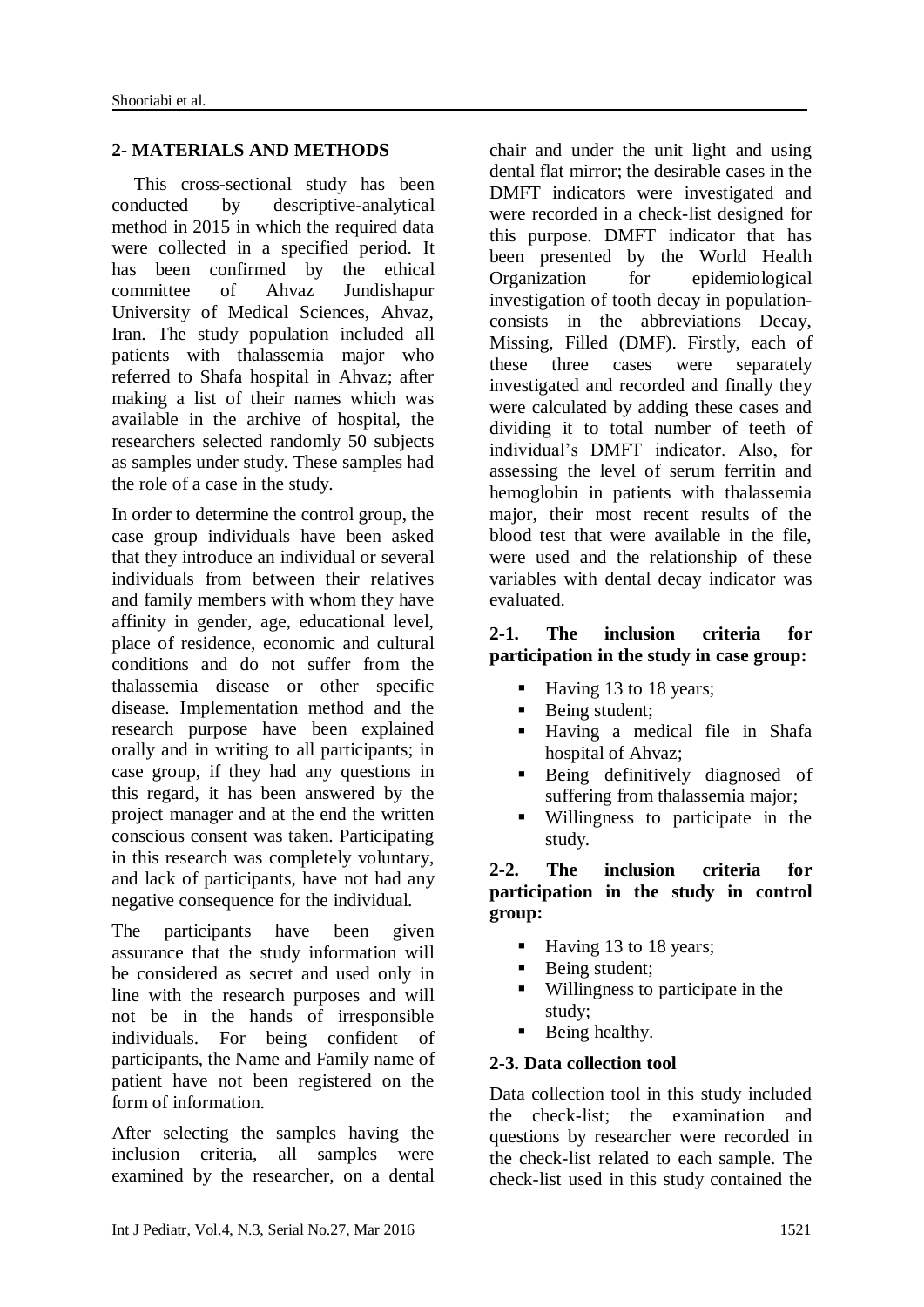following cases: suffering or not suffering from thalassemia major, age, gender, amount of blood hemoglobin, amount of serum ferritin, the number of decayed teeth, number of missing teeth and total score of DMFT.

# **2-4. Data analysis**

SPSS version 18 (PASW Statistics for Windows, Chicago: SPSS Inc.) was used to analyze the data set. The P- value less than 0.05 were considered as significant.

# **3- RESULTS**

The findings of this study showed that from 50 samples in the patient group, 18 (36%) individuals were men and 32(64%) individuals were women and in control group of 50 people, 19 (38%) individuals were men and 31 (62%) individuals were women. Using Fisher's exact test, there was no significant relationship between gender and having disease  $(P> 0.05)$ . Also, most of samples in the patient group, 15(30%) individuals and in control group, 19(38%) individuals referred to a dentist at the proper time. Using the Chi-square test, there was a significant relationship between the times of visiting a dentist and having disease  $(P> 0.05)$ . Most of samples in the patient group, 16 (32%) people, and in control group, 30(60%) people brushed their teeth once a day. Using the Chisquare test, there was a significant relationship between the tooth brushing condition of samples and having disease (P>0.001); this means that distribution of the tooth brushing condition was not the same in two control and case groups. Also, most of samples in the group of patients, 36 (72%) patients and most of samples in control group, 39(78%) population did not use the floss. Thus using the Chi-square test, there was no significant relationship between the use of floss in samples and having disease  $(P> 0.05)$ .

In terms of DMFT indicator, the results showed that the mean of DMFT indicator in the patient group was 4.94 with a standard deviation (SD) of 1.5 and in control group was 5.8 with standard deviation of 2.04. Using the Mann-Whitney test, there was a significant difference between the two groups in terms of DMFT indicator (P< 0.05).

Also, the average of decayed teeth in the patient group was  $7.7 + 3.3$  and in control group was  $6.9 \pm 1.9$ . In other words, the number of decayed teeth was higher in the patient group, but this difference was not statistically significant (P>0.05). The average of missing teeth was 0.34+ 0.7 in the patient group and  $0.58 + 0.9$  in control group. The number of missing teeth was higher in healthy subjects; this difference was not statistically significant (P>0.05). The average of filled teeth was  $0.54 + 1.1$ in the patient group and  $2.4 + 2.2$  in control group. In other words, the number of filled teeth was higher in healthy subjects and this difference was statistically significant (P< 0.05). Finally, in this study the correlation among the amount of blood transfusion, ferritin, hemoglobin and DMFT indicator was examined in the patient group and for investigating these variables, the Spearman correlation coefficient was used; the results have been presented in (Table.1), according to which there was not any significant relationship between DMFT indicator and other blood indicators in the patient group  $(P>0.05)$ .

**Table 1**: Correlation between DMFT indicator and some blood indicators

| Variables   |                         | Blood indicators    |          |                           |
|-------------|-------------------------|---------------------|----------|---------------------------|
|             |                         | Hemoglobin $(g/dl)$ | Ferritin | Amount of blood reception |
|             |                         |                     | (ng/mL)  | (cc/kg)                   |
| <b>DMFT</b> | Correlation coefficient | $-0.152$            | 0.022    | $-0.047$                  |
|             | P-Value                 | 0.146               | 0.439    | 0.379                     |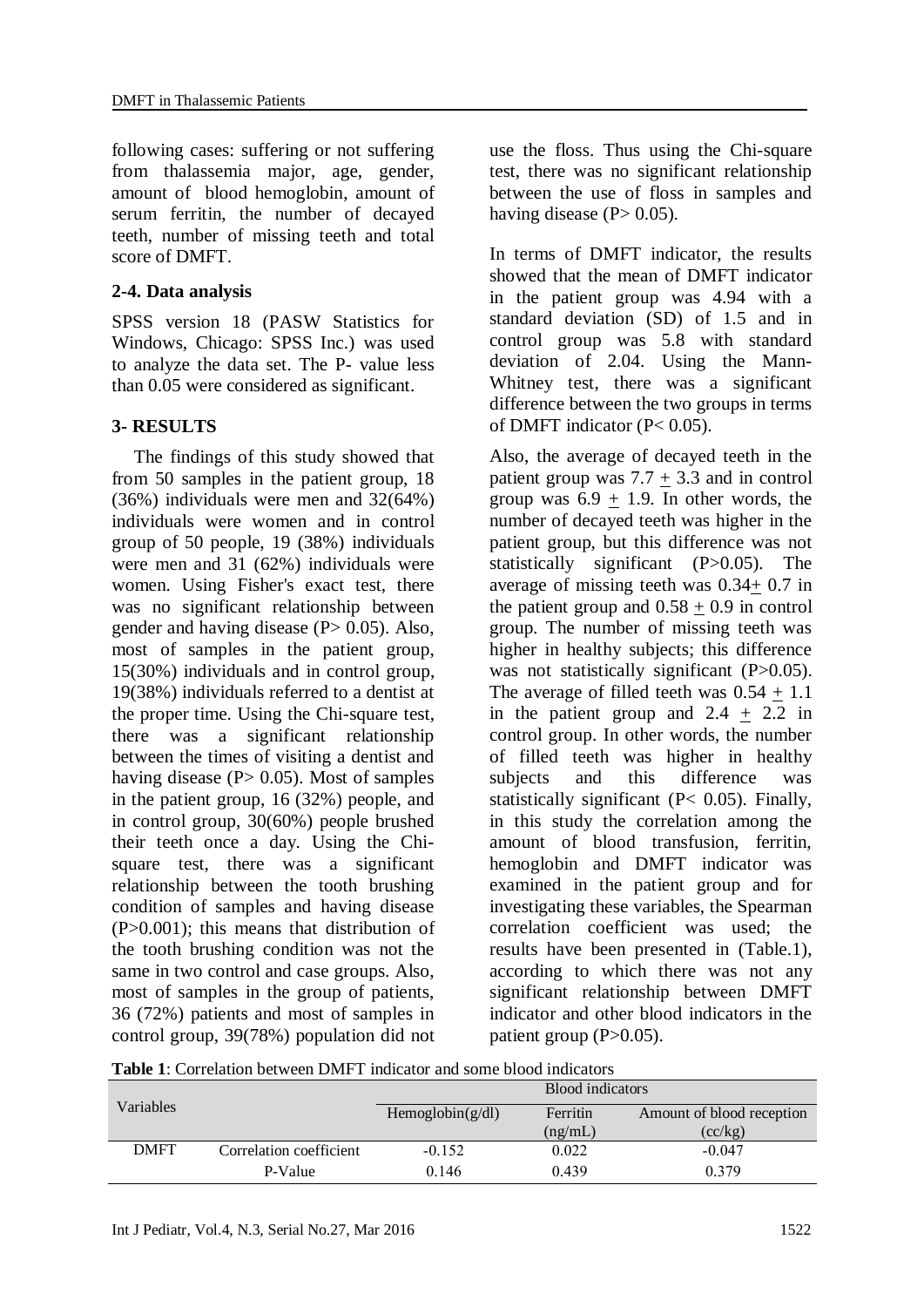# **4- DISCUSSION**

Regarding the importance of oral and dental health and its impacts on individuals' life quality especially in patients with thalassemia and also due to the different results of different studies on the condition of dental decay in patients with thalassemia, in this study the "DMFT indicator and its relationship with the amount of serum ferritin and its comparison with the control group were studied in a sample of patients suffering from beta-thalassemia major".

On the prevalence of DMFT in patients with thalassemia, there are various studies and the different results have been reported. For example, in Kaur & Hiremath's study (2012) examined the experience of decay and periodontal status in patients with thalassemia; their study findings showed that the average of DMFT in the patient group is  $3.45 \pm 4.20$  and in the control group  $1.82 \pm 2.51$ ; the average of DMFT in patient group was  $2.82 \pm 3.22$ and in group control  $1.44 \pm 1.79$  (16). In Iran in a study of Asl Aminabadi et al. (2009) that was conducted for determining the amount of tooth decay in children with thalassemia major and comparing it with healthy children, the results showed that the amount of decay experience in milk teeth, dmft  $= 4$ , and permanent teeth,  $DMFT = 5.6$ , in children with thalassemia was significantly higher than the healthy control group  $(P<0.05)$  (3). Hattab, Aran and Pedulla in the separate studies came to conclusion that DMFT in patients with thalassemia was higher compared to control groups (14, 22, 23). While in other studies Sculellari, Luglie, Hara and Jahangirnezhad showed that DMFT in thalassemic patients and the control group was similar (17-20). The findings of the present study showed that the average of DMFT indicator in the patient group was 4.94 with the standard deviation of 1.5 and in healthy group was 5.8 with the standard deviation of 2.4; this difference was

statistically significant. This difference in results may be related to the different demographic combination in these studies and different way of measuring DMFT indicator and the difference in standards of inclusion and exclusion for participation in different studies. In addition, DMFT indicator is a multidimensional indicator and different factors such as nutritional status, emotional state, general health status and economic conditions can affect it; these conditions are usually different in different populations under study, which can influence the results (24-26).

In the separate studies, Schroth, Clark and Shaoul showed that the patients who have low level of ferritin, have greater chance for being afflicted with tooth decay (27- 29). So the ferritin that represents the level of iron in the body and acts as a reservoir for the iron, can be important in reducing tooth decay. The results of the present study also support this view, because the lower DMFT of thalassemic patients compared to the control group may be caused by high amount of ferritin in these patients. However, concluding that the ferritin can reduce the decay in thalassemic patients, should be considered with caution.

For deducing a certain conclusion, we recommend that a future research is done independently in order to evaluate the efficacy and the proper amount of ferritin level for exerting the anti-decay effects on teeth. Findings of this study also showed that an average of the filled teeth in the patient group was  $0.54+1.1$  and in control group was  $2.4+2.2$ , respectively. This shows that the number of filled teeth was higher in healthy individuals and this difference was statistically significant (P<0.05). These results could suggest that healthy individuals' dental visits are more than thalassaemic patients. This indicates that the thalassemic patients do not utilize of dental services, the cause of which is their involvement with life-threatening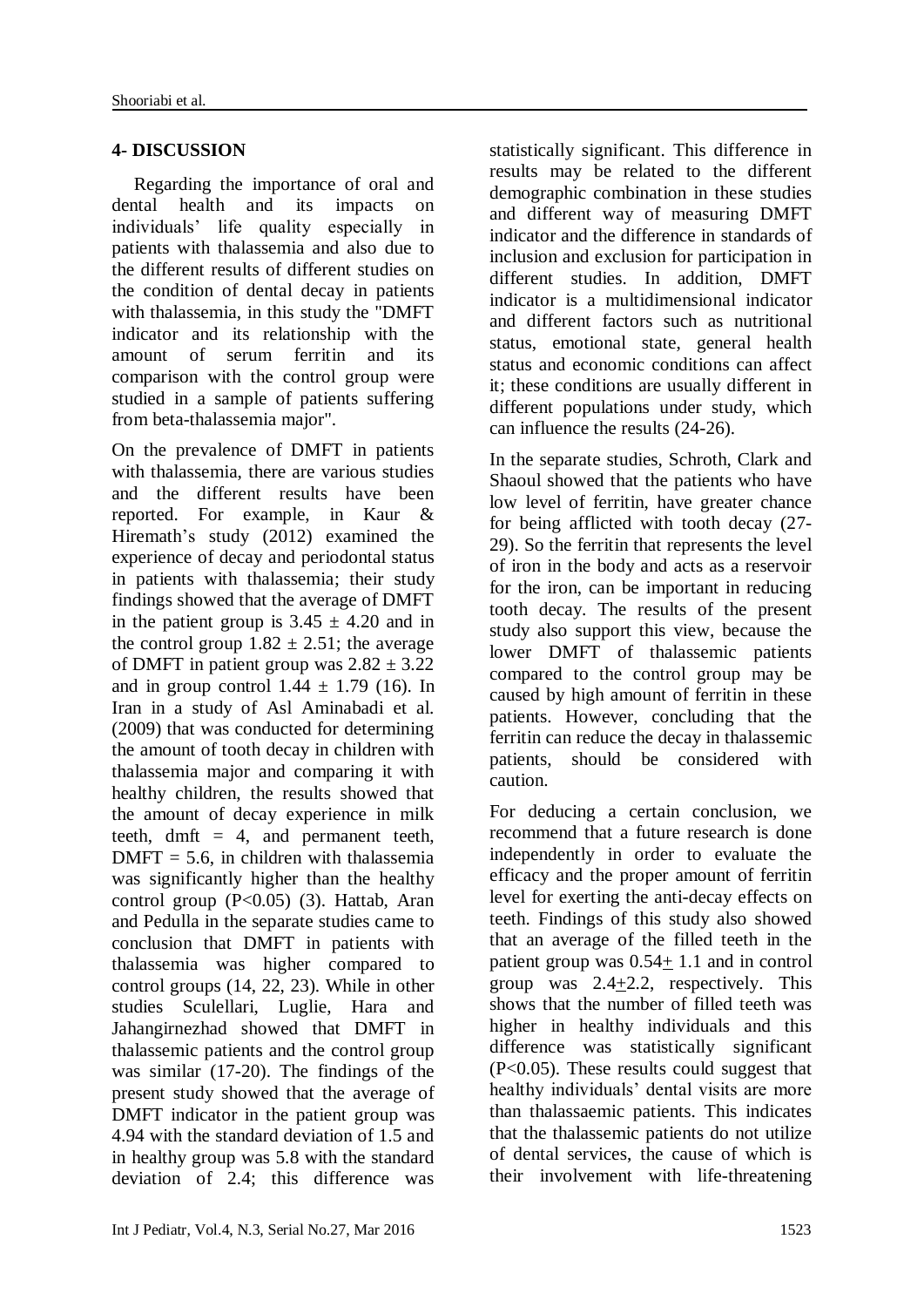problems and this makes them stay unaware of the importance of dental care.

In the study of Hattab et al. (2001) 54 samples considered as sum total, only 17.4% of children of age 6-9 years and 21.4% of 12-18 years were without the decay; but in this study, only 1.4% of examined teeth were restored (14). The results of the study of Kaur and Hiermath (2012) showed that the prevalence of dental decay in patients with thalassemia major was significantly higher than the healthy control group (16). In the study of Asl Aminabadi et al. (2009), by children with thalassemia, the average number of decayed and missing teeth ( $DM = 5.67$ , dm  $= 4, 0.22$ ) compared to control group (DM  $= 1.8, 0.17, dm = 2.74, 0.03$  increased and the average number of filled teeth in healthy children (FF =  $0.82$ ,  $0.45$ ) was higher (3). Results of the study of Al-Vahdany et al. (2002) showed also that the average of D, M, and F in patients with thalassemia was almost two times higher than healthy control group (9). In a study of Honarmand et al. (2011), the average experience of decay in permanent teeth by patients with thalassemia was higher than the control group (4).

Therefore, as you can see, tooth decay is one of common difficulties in patients with thalassemia, but on the contrary, this group of patients, do not use satisfactorily the dental treatment services. In addition, that which is very important in the treatment process of the persons suffering from thalassemia, is failing to timely treatment; this has been manifested with the lower number of restored teeth compared to decayed teeth in comparison with the healthy control group in this study. In this regard, some researchers believe that due to involvement in patient's systemic difficulties, the parents of these patients pay less attention to their dental conditions and only when the child has a toothache, are looking for dental treatment. Therefore, for preventing dental diseases,

it should be emphasized on teaching this group of individuals (4, 30). The other main objective of this study was to evaluate DMFT and ferritin level for patients with thalassemia. It was found that DMFT in patients has not any correlation with ferritin amount, like the results of several studies that have examined the lack of relationship between the thalassemia effects and serum ferritin level. Sunil did not show any relationship between ferritin level and physical growth (31).

Shahramian et al. did not observe any relationship between serum ferritin level and the amount of Troponin levels in patients with thalassemia (32). In their study, Hashemi et al. showed that there was no relationship between hypothyroidism and ferritin level (33). Asif showed that there is a weak relation between ferritin and liver enzyme level (34). Mahmoudi et al. also showed that there was no relationship between the indexes of echocardiography and serum ferritin level (35). We can somehow say that the results of these studies are consistent with present study. Therefore, we can conclude that there is no correlation between serum ferritin level and thalassemia children.

In this study, the hygiene status and treatment of samples were studied in two groups. The results showed that most of samples in both groups brushed their teeth once a day and more than half of both groups did not use floss and toothpicks; the overwhelming majority of them did not use also the mouthwash. These results represent a broadly weak status of oral and dental health in both groups, especially the group of patients. It is noteworthy that the low sanitation in thalassemic patients has been shown also in studies of Jahangirnejad and Arana that in this respect are consistent with the present study (20, 22). In the study of Asl Aminabadi et al. (2009), the mean frequency of using tooth brush in control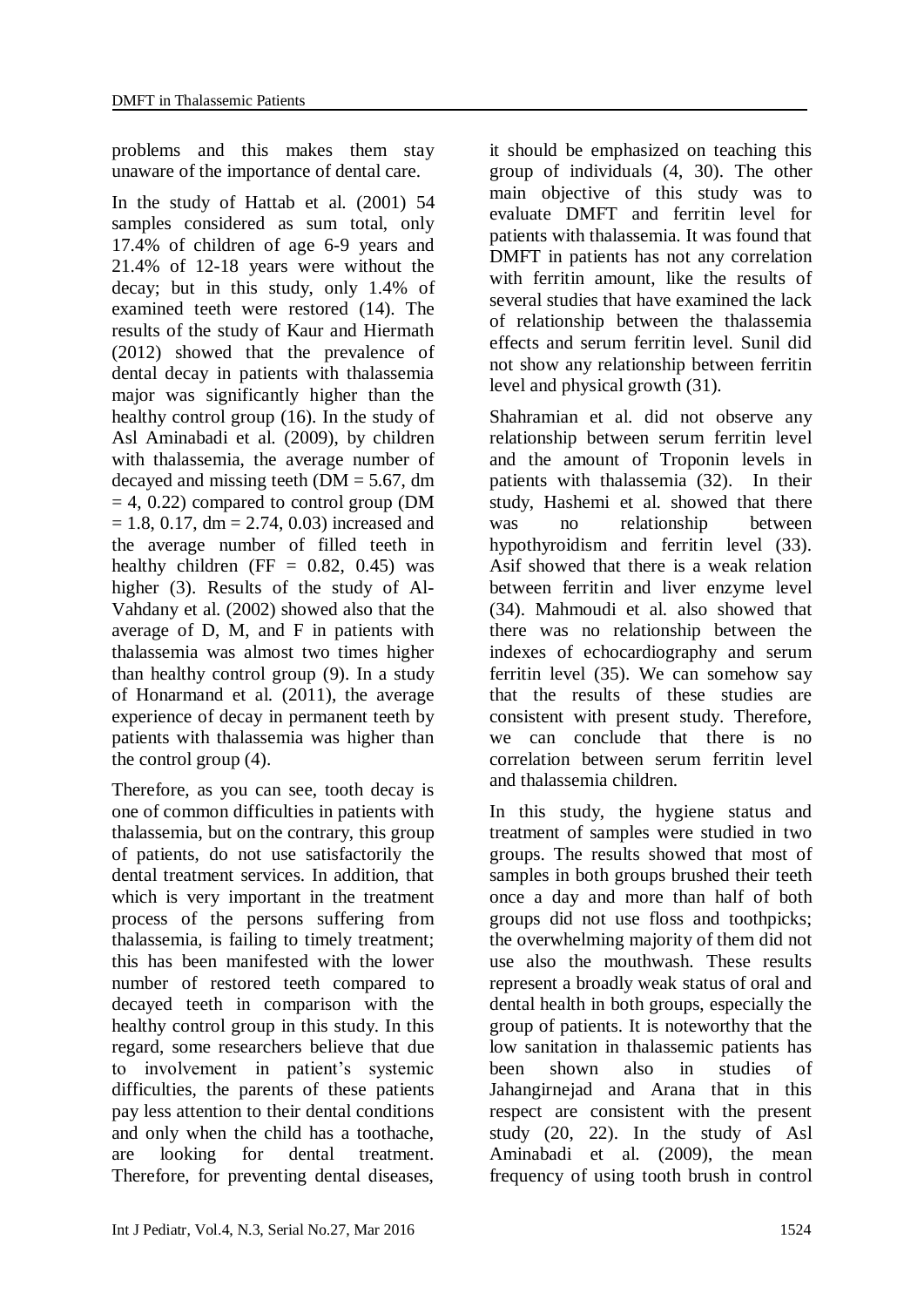population was higher and its difference with the thalassemic population was significant (P< 0.05), but there was not observed any significant difference between two groups in the use of dental floss (3). The study of Hattab et al. (2001) showed a weak oral hygiene in more than half of children with thalassemia (14). The similar studies confirm this result (9).

In this study, if the level of tissue iron and its correlation with DMFT was used, it could be better; because it was more accurate indicator. However, the determination of tissue iron is an invasive procedure and could increase the cost of research.

#### **5-CONCLUSION**

Findings of this study showed that there was not any correlation between the DMFT indicator and the level of tissue ferritin. Also the oral and dental hygiene by patients has not an appropriate status; this factor along with insufficient use of dental services such as decay treatment paves the way for further dental difficulties in these patients and thus reduction of their life quality. Educational these patients and their families about the further use of dental services and more observance of the oral and dental hygiene are recommended.

#### **6- CONFLICT OF INTEREST**: None.

#### **7- ACKNOWLEDGMENT**

The source of data used in this paper was from a MSc. thesis of Miss. Azin Zareyee, a student of Ahvaz Jundishapur University of Medical Sciences. The authors also appreciate the help of the Vice Chancellor of Research and Technological Development, Ahvaz University of Medical Sciences for financial support of this thesis.

#### **8- REFERENCES**

1. Abdolsamadi H, Torkzaban P, Hosseini M. Sialochemistry of Parotid, and Assessment of Dental Caries Rate and Gingivitis in Patients with Major Thalassemia. J Dentis Shiraz Univ Med Sci 2008; 4(8): 76-81.

2. Greenberg M, Glick M. Burket Oral Medicine, diagnosis and treatment. 11th ed. St. Louis: Mosby; 2008.

3. Asl Amin Abadi N, Shirmohammadi A, Balayi E. Determination of caries condition in undertreatment major Thalassemic children in Tabriz Pediatric Hospital. J Dent Sch 2008; 26 (3): 233-38.

4. Honarmand M, Amiri-Tehranizade N, Farhad-Mollashahi L. Dental health and dental treatment needs in patients with thalassemia major. Iournal of Zahedan Medical Sciences Research 2011; 13 (3): 34-8.

5. Khodaei Gh, Farbod N, Zarif B, Nateghi S, Saeidi M. Frequency of Thalassemia in Iran and Khorasan Razavi. Int J Pediatr 2013;1(1): 5-50.

6. Imani E, Asadi Nooghabi F, Hosseini Teshnizi S, Yosefi P. Comparison quality of life in patients with thalassemia major based on participating in group activities, Bandar Abbas. Sci J Iran Blood Transfus Organ 2013; 10(2): 198-206.

7. Jafari H, Lahsaeizadeh S, Jafari P, Karimi M. Quality of life in thalassemia major: reliability and validity of the Persian version of the SF-36 questionnaire. J Postgrad Med 2008; 54(4): 273-5.

8. Mazzone L, Battaglia L, Andreozzi F, Romeo MA, Mazzone D. Emotional impact in beta-thalassaemia major children following cognitive-behavioural family therapy and quality of life of caregiving mothers. Clin Pract Epidemiol Ment Health 2009; 5: 5.

9. Al-Wahadni AM, Taani DQ, Al-Omari MO. Dental disease in subjects with β-thalassemia major. Community Dent Oral Epidemiol 2002; 30: 415-22.

10. Arabion HR, Farhadpoor A, Fijan S, Booeshagh A. Survay of oral and dental health status, periodontal and DMFT in Major Thalassemia Patients Referred to Shahid Dastgheib Hospital of Shiraz in 2011. Sadra Medical Sciences J 2013; 1 (3): 129-38.

11. Thein SL. Pathophysiology of Beta Thalassemia–A Guide to Molecular Therapies.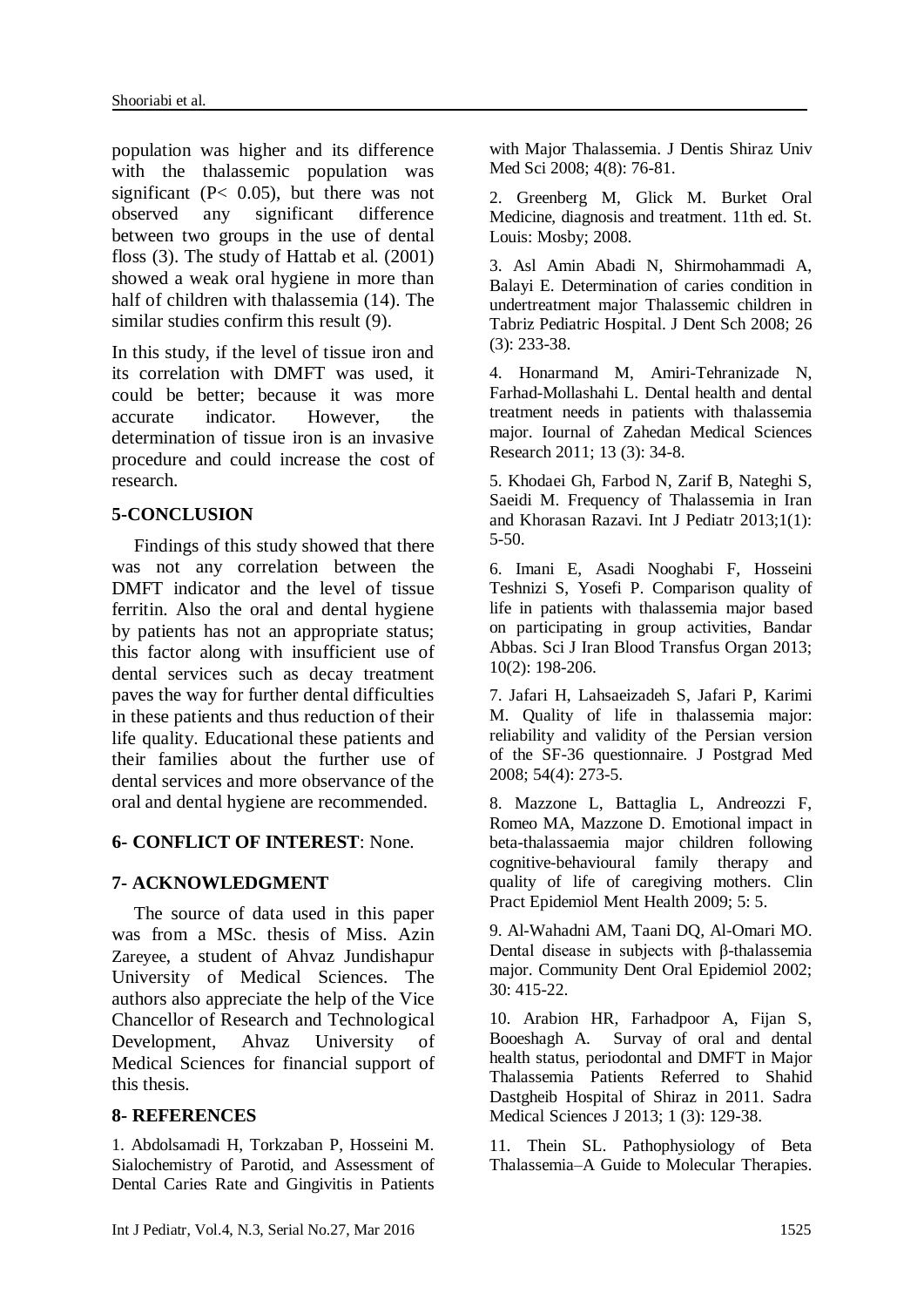The American Society of Hematology 2005: 31-7.

12. Sajadi FS, Mosharafian Sh, Torabi M, Hajmohamadi S. Evaluation of DMFT index and Significant Caries Index in 12-year-old students in Sirjan, Kerman. J Isfahan Dent Sch 2014; 10(4): 290-98.

13. Sadinejad M, Kelishadi R, Ardalan G, Taslimi M, Taheri M, Motlagh M. Evaluation of DMFT and dmft and gingival inflammation in Iranian school students: Findings of a nationwide screening survey in urban and rural areas. J Isfahan Dent Sch 2014; 10(2): 154-62.

14. Hattab FN, Hazza'a AM, Yassin OM, Al-Rimawi HS: Caries risk in patients with thalassemia major. Int Dent J 2001; 51: 35-8.

15. Clark GM, Higgins TN. Laboratory investigation of hemoglobinopathies and thalassemia: review and update. Clin Chem 2002; 46: 84-90.

16. Kaur N, Hiremath SS. Dental caries and gingival status of 3-14 year old beta thalassemia major patients attending paediatric opd of Vani Vilas hospital, Bangalore. AOSR 2012; 2(2):67-70.

17. Scutellari PN, Orzincolo C, Andraghetti D, Gamberini MR. Anomalies of the masticatory apparatus in beta-thalassemia. The present status after transfusion and iron-chelating therapy. Radiol Med 1994 r;87(4):389-96.

18. Lugliè PF, Campus G, Deiola C, Mela MG, Gallisai D. Oral condition, chemistry of saliva, and salivary levels of Streptococcus mutans in thalassemic patients. Clin Oral Investig 2002;6(4):223-26.

19. Al-Hadithi HK. Caries experience among children 6-12 years with betathalassemia major syndrome in comparison to healthy control in Baghdad-Iraq. J Bagh Coll Dentistry 2011; 23:28-32.

20. Jahangirnezhad M, Keikhahi B, Robati M, Yousefimanesh H, Karimifar A, Abdevand M Z. Evaluation Oral and Dental Health Status in Major Thalassemia Patients Referred to Ahvaz Shafa Hospital. Jundishapur Scientific Medical Journal 2014; Supplement:1-8.

21. Maupome G, Martínez-Mier EA, Holt A, Medina-Solís CE, Mantilla-Rodríguez A, Carlton B. The association between geographical factors and dental caries in a rural area in Mexico. Cad. Saúde Pública, Rio de Janeiro 2013; 29(7):1407-14

22. Elangovan A, Mungara J, Joseph E, Guptha V. Prevalence of dentofacial abnormalities in children and adolescents with β-thalassaemia major. Indian J Dent Res 2013; 24:406-10

23. Pedullà E, Scibilia M, Saladdino G, Colletta G, Rapisarda S, Terranova M, et al. Dental and Periodontal Condition in Patients affected by β-Thalassemia Major and β-Thalassemia Intermedia: A Study among Adults in Sicily, Italy. J Dent Health Oral Disord Ther 2015; 3(1):81-85.

24. Nelson S, Lee W, Albert JM, Singer LT. Early Maternal Psychosocial Factors Are Predictors for Adolescent Caries. J Dent Res 2012; 91(9): 859–64.

25. Maupome G, Martínez-Mier EA, Holt A, Medina-Solís CE, Mantilla-Rodríguez A, Carlton B. The association between geographical factors and dental caries in a rural area in Mexico. Cad. Saúde Pública 2013 ; 29(7):1407-14. Available at: http://www.scielo.br/scielo.php?script=sci\_artt ext&pid=S0102-11X2013000700014&lng=en. http://dx.doi.org/10.1590/S0102- 311X2013000700014.

26. Jürgensen N, Petersen PE. Oral health and the impact of socio-behavioural factors in a cross sectional survey of 12-year old school children in Laos. BMC Oral Health 2009;9(1):1-11.

27. Schroth R, Levi J, Kliewer E, Friel J, Moffatt M. Association between iron status, iron deficiency anaemia, and severe early childhood caries: a case-control study.BMC Pediatrics 2013;13:22.

28. Clarke M, Locker D, Berall G, Pencharz P, Kenny DJ, Judd P. Malnourishment in a population of young children with severe early childhood caries. Pediatr Dent 2006; 28(3):254-59.

29. Shaoul R, Gaitini L, Kharouba J, Darawshi G, Maor I, Somri M. The association of childhood iron deficiency anaemia with severe dental caries. Acta Paediatr 2012; 101(2):e76- 9.